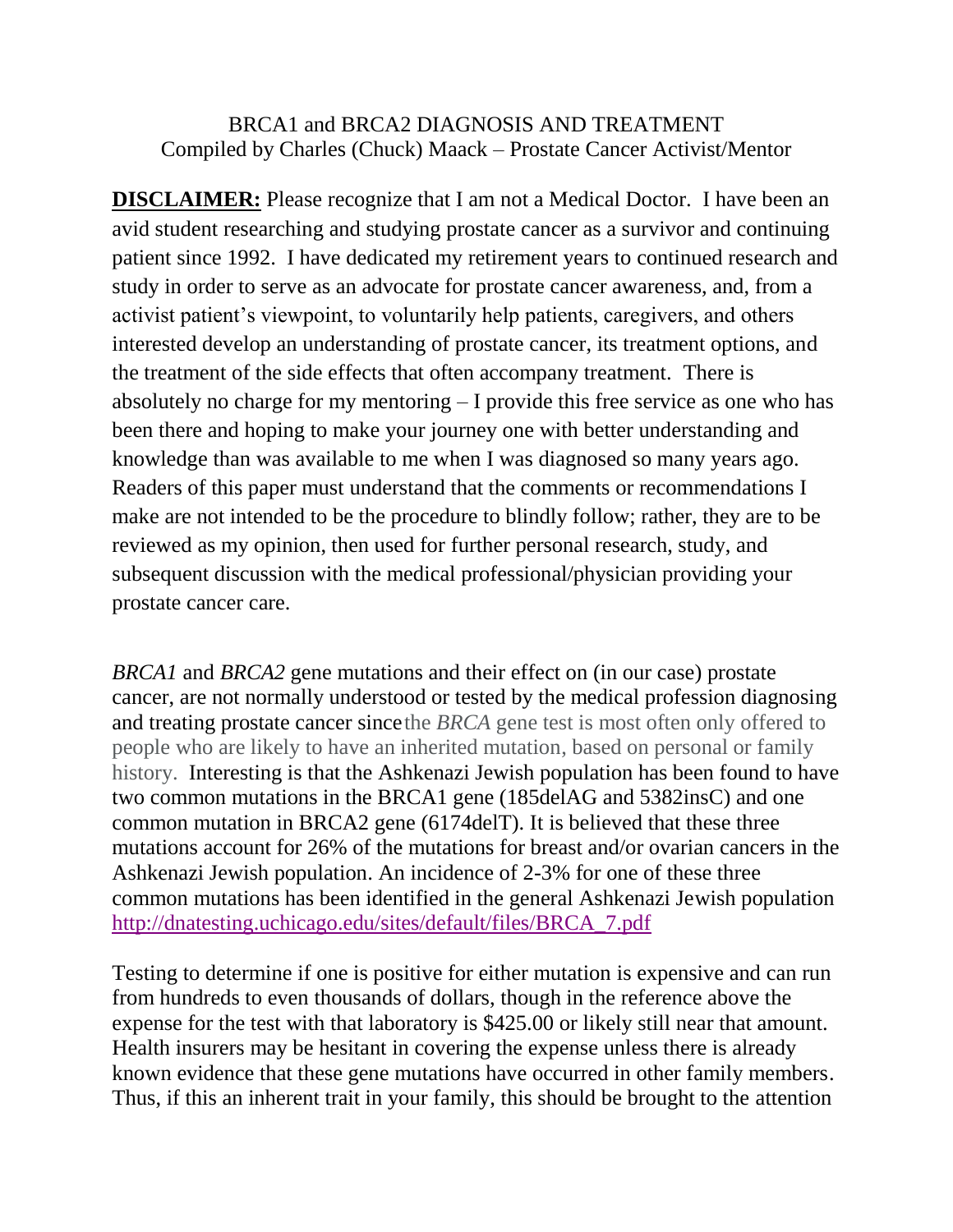of your health insurer requesting approval of coverage for the test. (See: [http://www.breastcancer.org/symptoms/testing/genetic/facility\\_cost.](http://www.breastcancer.org/symptoms/testing/genetic/facility_cost) An importance in knowing, however, is for men with a positive *BRCA2* gene mutation who are diagnosed with prostate cancer, treatment should be early and aggressive because their tumor is more likely to spread than the tumors of men who are *BRCA-2* negative. Active monitoring of any type is probably not a good option for *BRCA2-*positive patients.

 It would likely be reasonable to at least discuss *BRCA1* and *BRCA2* testing with your treating physician, checking your family history to determine if either *BRCA1* or *BRCA2* mutations were diagnosed in family members, and checking with your health insurer to see if the testing would be covered.

 *BRCA1* and *BRCA2* are human genes that belong to a class of genes known as tumor suppressors.

 In normal [cells,](http://www.cancer.gov/Common/PopUps/popDefinition.aspx?id=CDR0000046476&version=Patient&language=English) *BRCA1* and *BRCA2* help ensure the stability of the cell's genetic material [\(DNA\)](http://www.cancer.gov/Common/PopUps/popDefinition.aspx?id=CDR0000045671&version=Patient&language=English) and help prevent uncontrolled cell growth. Mutation of these genes has been linked to the development of hereditary breast and ovarian cancer (and also prostate cancer).

 The names *BRCA1* and *BRCA2* stand for **br**east **ca**ncer susceptibility gene **1** and **br**east**ca**ncer susceptibility gene **2**, respectively (but also apply to prostate and other cancers).

 Men with harmful *BRCA1* mutations also have an increased risk of breast cancer and, possibly, of pancreatic cancer, [testicular cancer,](http://www.cancer.gov/Common/PopUps/popDefinition.aspx?id=CDR0000445090&version=Patient&language=English) and earlyonset [prostate cancer.](http://www.cancer.gov/Common/PopUps/popDefinition.aspx?id=CDR0000445079&version=Patient&language=English) However, [male breast cancer,](http://www.cancer.gov/Common/PopUps/popDefinition.aspx?id=CDR0000445046&version=Patient&language=English) pancreatic cancer, and prostate cancer appear to be more strongly associated with *BRCA2* gene mutations.

 A positive genetic test result may have important health and social implications for family members, including future generations. Unlike most other medical tests, genetic tests can reveal information not only about the person being tested but also about that person's relatives. Both men and women who inherit harmful *BRCA1* or *BRCA2* mutations, whether they develop cancer themselves or not, may pass the mutations on to their sons and daughters. However, **not all** children of people who have a harmful mutation will inherit the mutation.

Research papers regarding *BRCA1* and *BRCA2* gene mutations:

[Prostate cancer-specific mortality and diagnosis with](http://prostatecancerinfolink.net/2013/04/11/prostate-cancer-specific-mortality-and-diagnosis-with-brca12-positive-disease/) *BRCA1/2*-positive disease <http://tinyurl.com/cpcmc6m>

*BRCA1* and *BRCA2*: Cancer Risk and Genetic Testing <http://www.cancer.gov/cancertopics/factsheet/Risk/BRCA>